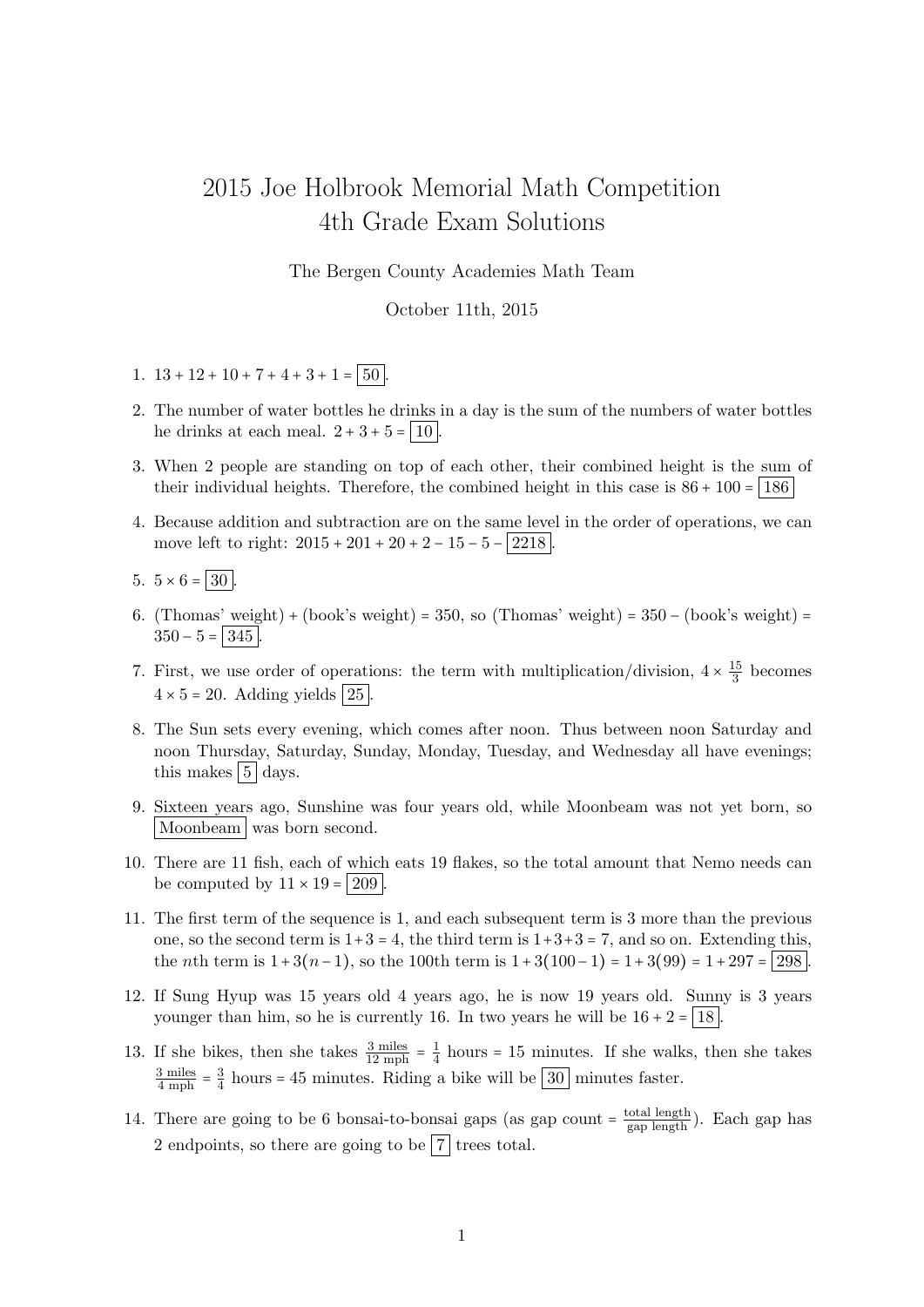- 15. There are three ways to choose the cheese. Once Thomas has chosen the cheese, he now has four options for his cracker. Thus for each of the three cheeses, there are four cracker options, so the number of combinations is  $3 \times 4 = 12$ .
- 16. If there are 2015 consecutive integers, then they must be  $n 1007, n 1006, \ldots, n 1, n, n + 1$  $1, \ldots n + 1006, n + 1007$ , for some n. When computing the sum, each  $n - k$  is canceled out by  $n+k$ , so the total sum is 2015n and the mean is n, which is also the median of the list. The mean is 2, so  $|2|$  is the median as well.
- 17. The cafeteria and the gym would be the furthest apart if they were on opposite sides of the dorm; the distance would then be  $20 + 10 = 30hops$ . On the other hand, the shortest distance would be if they were along a straight line on the same side of the dorm, and that distance would equal  $20 - 10 = 10$ . Thus the final answer is  $30 - 10 = 20$ .
- 18. He did an hour and a half of math on Sunday; there are 60 minutes in an hour, so this is  $60 \times 1.5 = 90$  minutes. He must do 30 minutes for each hour of video games, so the number of hours played can be computed by  $\frac{90}{30} = \boxed{3}$ .
- 19. The least positive multiple of 7 is  $7 \times 1 = 7$ , while the greatest less than 100 is  $7 \times 14 = 98$ . Thus there are  $|14|$  multiples.
- 20.  $5@6 = 5 \times 6 5 + 6 = 31.$   $31@5 = 31 \times 5 31 + 5 = 129$
- 21. Every other integer, i.e. every one out two, is even, and every other one is odd. Thus from 1 to 200 there are  $\frac{200}{2} = 100$  even numbers, and from 1 to 300 there are  $\frac{300}{2} = 150$ odd numbers. Their difference is  $|50|$ .
- 22. A pyramid is the shape formed by a polygonal base and the line segments from each of the vertices of the base to another point in a different plane, called the vertex of the pyramid. If the base is octagonal, then there are 8 edges on the octagon and 8 edges from each of the octagon's vertices, for a total of 16. For the faces, there is the octoganal one, along with 8 triangular faces formed by the vertex-edges and the edges of the octagon, for a total of 9. Thus the answer is  $16 + 9 = 25$ .
- 23. There are 2 hours and 29 minutes from 5:00 to 7:29. Each hour is 60 minutes long, so this is  $2(60) + 29 = 149$  minutes. Each episode is 20 minutes long, so the number of full episodes that can be watched is the integer part of  $\frac{149}{20}$ , which is  $\boxed{7}$ .
- 24. First, we compute what Matt pays. His discount is  $10\% \times $20 = 0.1 \times $20 = $2$ , so he pays \$18 total. Tanny pays  $$25 = $20 + $5$ , so his 15% discount applies only to \$20:  $15\% \times $20 = 0.15 \times $20 = $3$  is his discount, so he pays in total \$22. Thus, the answer is Tanny, \$22
- 25. Each block is cut into 7 slices, which means that 6 slices were made on each. 5 minutes is 300 seconds, so  $\frac{300 \text{ sec}}{60 \text{ slices}} = \boxed{5}$  sec/slice.
- 26. If possible, we want our value to be negative, and we want it to be "as negative as possible" in that its size is maximized. Thus, we choose the "most negative" number in the set, −7, and multiply it by the greatest (i.e. "most positive") number, 3, yielding  $\vert -21 \vert$ .
- 27. For each topping, Young Guy has 2 choices: to choose it or to not choose it. Since there are three toppings, the final answer is  $2 \times 2 \times 2 = 8$ .
- 28. An isosceles triangle has two distinct side lengths; that of the legs (which are the same), and that of the base. If we are given two side lengths of an isosceles triangle and they are not equal, then the third side must be congruent to one of the two. We are told that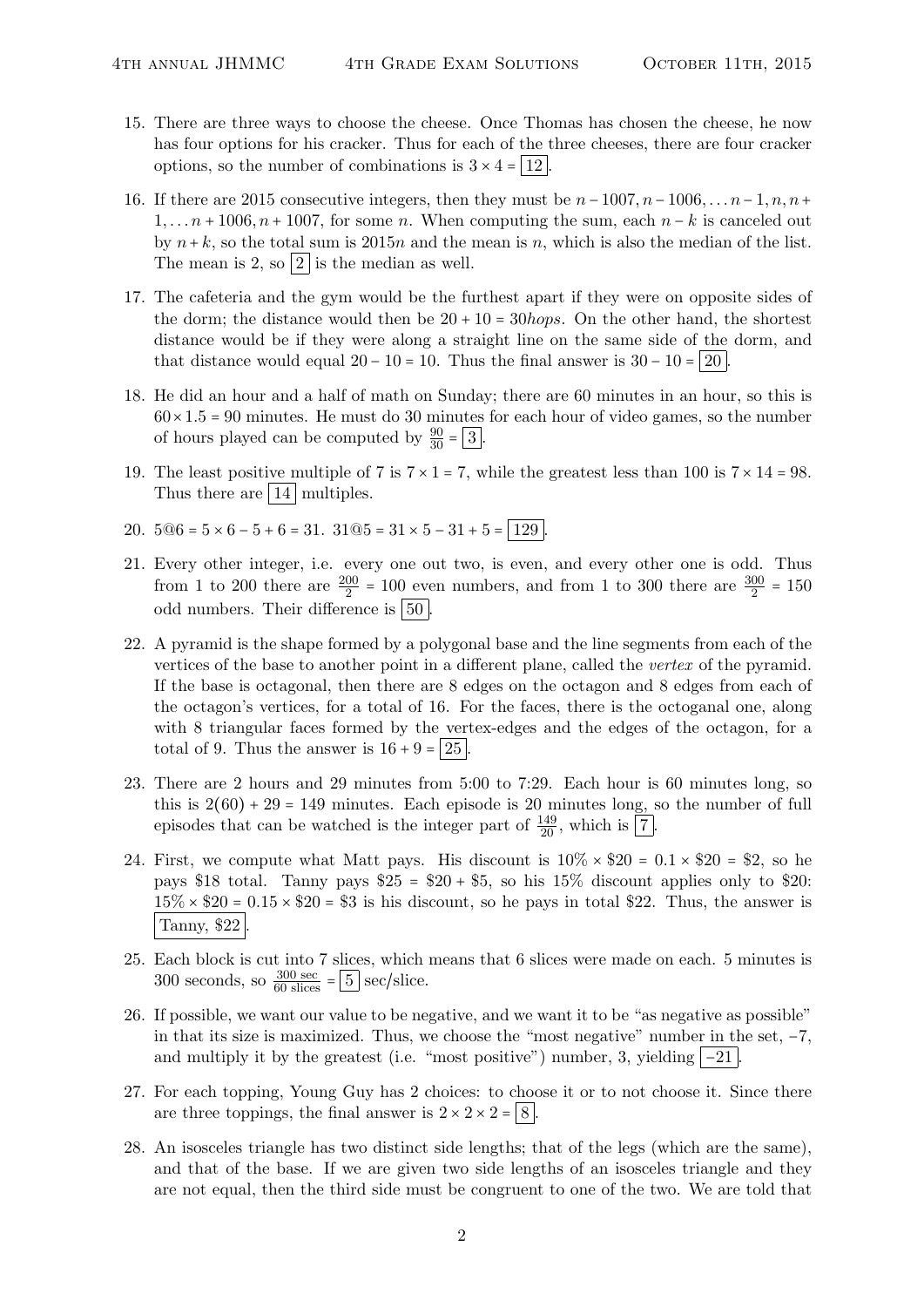this triangle has side lengths 7 and 15, so the third must be 7 or 15. However, by the triangle inequality, the third side cannot be 7, because  $7 + 7 < 15$ ; meanwhile,  $15 + 15 > 7$ and  $15 + 7 > 15$ . Thus the only possible perimeter is  $15 + 15 + 7 = |37|$ .

- 29. The sum of the first *n* positive integers is given by  $\frac{n(n+1)}{2}$ .  $10 + 11 + 12 + \dots + 99 + 100 =$  $1 + 2 + 3 + \dots + 99 + 100 - (1 + 2 + 3 + \dots + 9 + 10) = \frac{100(101)}{2}$  $\frac{(101)}{2} - \frac{10(11)}{2}$  $\frac{(11)}{2}$  = 5050 – 45 =  $\boxed{5005}$ .
- 30. Their path has 8 stages (each distance measured in feet):
	- (a) 10 (up the first wall)
	- (b) 0.5 (across the first wall)
	- (c) 8  $(10-2,$  down the first wall)
	- (d) 25 (across)
	- (e) 9 (11 2, up the second wall)
	- (f) 1.5 (across the second wall)
	- (g) 10  $(11 1$ , down the second wall)
	- (h) 10 (across)

Adding gets  $10 + 0.5 + 8 + 25 + 9 + 1.5 + 10 + 10 = 74$  feet.

- 31. If the product of two integers is odd, then both of them must have been odd. This means that the probability of the product being odd is the same as the probability of having rolled two odd numbers. The probability of rolling an odd number for a single roll is 1  $\frac{1}{2}$ , and dice rolls are independent of each other, so we can compute the probability by multiplying:  $\frac{1}{2} \times \frac{1}{2}$  $\frac{1}{2} = \frac{1}{4}$  $\frac{1}{4}$ .
- 32. Alex catches up by  $\frac{1}{2}$  of a foot every second. Since he needs to catch up on what is initially a 20 foot lead, he will take  $\boxed{40}$  seconds to do this.
- 33. Note that 10 Dragons = 25 YoungGuys, and 10 Dragons = 75 Puzzle, so 25 YoungGuys  $= 75$  Puzzle, or 1 YoungGuy  $= |3|$  Puzzle.
- 34. A square has four equal sides, so its perimeter is four times a side length, i.e.  $4 \cdot 18 = 72$ . A hexagon has six sides, so each side is  $\frac{1}{6}$  of the perimeter, which is same as the square's, so the side length is  $\frac{72}{6} = \boxed{12}$ .
- 35. Let x be her favorite number. The first few prime numbers are  $2, 3, 5, \ldots$ . So, the smallest odd prime is 3. Rewriting the question as an equation, we have that  $3(x+9) = 3^4 = 81 \implies$  $3x + 27 = 81 \implies 3x = 54 \implies x = 18.$  We are looking for half of x, which is 9
- 36. Suppose Kelvin's roll is written as an ordered pair, with the first number coming from the first die. Then, the rolls that obtain a 5 are  $(1,4)$ ,  $(2,3)$ ,  $(2,3)$  (duplicated because 2 appears twice on the first one), (4, 1). There are 4 desired outcomes out of  $6 \times 6 = 36$ total possible outcomes, for a final answer of  $\frac{4}{36}$ , or  $\frac{1}{9}$ .
- 37. First, note that  $\frac{x+y}{xy} = \frac{1}{x}$  $\frac{1}{x} + \frac{1}{y}$  $\frac{1}{y}$ , and the two addands are independent of each other. Thus, we want to minimize them individually. The first is minimized when  $x$  is maximized, which is at 2015; similarly,  $y = 403$ . The final answer is  $\frac{1}{2015} + \frac{1}{403}$ , or  $\frac{6}{2015}$ .
- 38. Let's relabel the letters slightly:  $JHM_1M_2C$ . Since they are all different, there are 5! = 120 arrangements. But in our original word, the M's were the same. Since in a given arrangement, there are  $2! = 2$  ways to arrange them, we divide out by this factor of overcounting, to get  $60$  arrangements.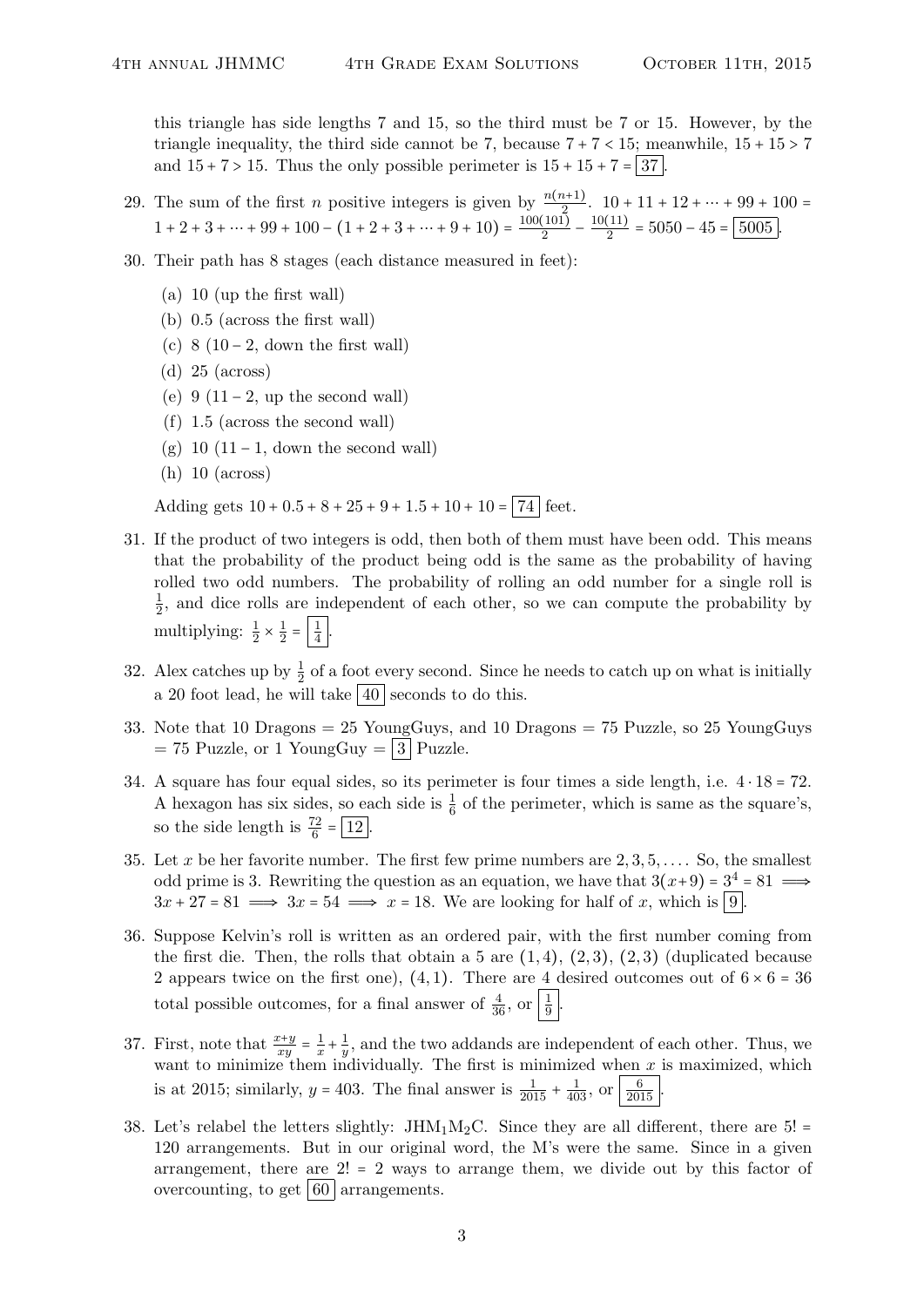39. Since we begin at noon, the 6 lines of code for that day are already written. Therefore, 3 days later, or on the deadline, KM will have  $30 + 3 \cdot 6 = 48$  lines of code done. The lines of code at day x past the deadline would be  $48+6x$ . Since KM will only submit when he has a multiple of 17 lines code, the problem reduces down to solving the modular equation  $48 + 6x \equiv 0 \ (mod 17)$ . Then,

$$
48 + 6x \equiv 6x - 3 \equiv 2x - 1 \equiv 0 \ (mod 17).
$$

Therefore  $x = 9$ , so KM will submit his code  $\boxed{9}$  days late. (Don't be like KM! Dr. Nevard will not like you.)

- 40. Points  $(4, 4)$ ,  $(5, 3)$ ,  $(6, 2)$  are collinear, so the point  $(5, 3)$  is negligible. We proceed by drawing a rectangle with coordinates  $(1, 1), (1, 4), (6, 1),$  and  $(6, 4)$ , and subtracting out the areas not in the polygon. The area of the rectangle is  $3·5 = 15$ ; the bottom right triangle has area  $1 \cdot 5 \div 2 = 2.5$ ; the area of the top right triangle is  $2 \cdot 2 \div 2 = 2$ , and finally, the top left figure has area  $1+2 \cdot 1 \cdot 2 = 3$ . Therefore, the area of the polygon then is  $15-3-2-2.5 = |7.5|$
- 41. The important trend here to notice is that the number of pencils Arkun has decreases throughout the week, but only increases at the end rather than gradually. Since yesterday he found 4 pencils, the 5 day period starts today. At the start of each week, Arkun must have at least 5 pencils, since over the course of the first four day he will lose 4. In 22 days, there will be 4 complete 5 day periods, and the first 2 days of the next one. Since there are only 2 pencils lost, the start of the last period does not require Arkun to have 5 pencils. However, all previous periods do, namely the 4th one. Since during each complete cycle Arkun loses 1 pencil, at the start Arkun must have  $3 + 5 = 8$  pencils.
- 42. Let's look at the numbers that have remainder 4 when divided by  $7: 4, 11, 18, 25, 32, 39, 46, \ldots$ The numbers with remainder 2 when divided by 5 are  $2, 7, 12, 17, 22, 27, 32, 37, 42, 47, \ldots$ These lists first overlap at  $32$  chairs.
- 43. Alex travels the first leg of his trip in  $\frac{300}{60} = 5$  hours, the second in  $\frac{90}{90} = 1$  hour, and the third in  $\frac{360}{40}$  = 9 hours. The total length of time is  $5 + 1 + 9 = 15$  hours. The total distance is  $300 + 90 + 360 = 750$  hours. Thus, his average speed is  $\frac{750}{15} = 50$  miles per hour.
- 44. The answer,  $\boxed{12}$ , can be reached by correctly graphing and counting. Things to keep in mind are that there are two parts to the first graph, intersections, and that x axis and y axis are not part of the graph.
- 45. The only way for no two of the three to not have birthdays on the same day of the week is if they all have birthdays on different days. Considering the people one at a time, regardless of the day of week that the first person's birthday falls on, the chance that the second person has their birthday is not on the same day of the week is  $\frac{6}{7}$ . If this occurs, the chance that the third person's birthday does not fall on either of the days that the first or second person's distinct days of the week is  $1-\frac{2}{7}$  $\frac{2}{7} = \frac{5}{7}$  $\frac{5}{7}$ . Since these events are independent, the total probability is  $\frac{6}{7} \times \frac{5}{7}$  $\frac{5}{7} = \frac{30}{49}$ . We are looking for chance this doesn't happen:  $1 - \frac{30}{49}$ , or  $\frac{19}{49}$ .
- 46. Column sum = sum of numbers in grid = 45; row sum = sum of numbers in grid = 45; diagonal sum = sum of odd numbers in grid + middle number. Call that middle number n.  $45 + 45 + (1 + 3 + 5 + 7 + 9) + n = 115 + n = 122$ ;  $n = |7|$